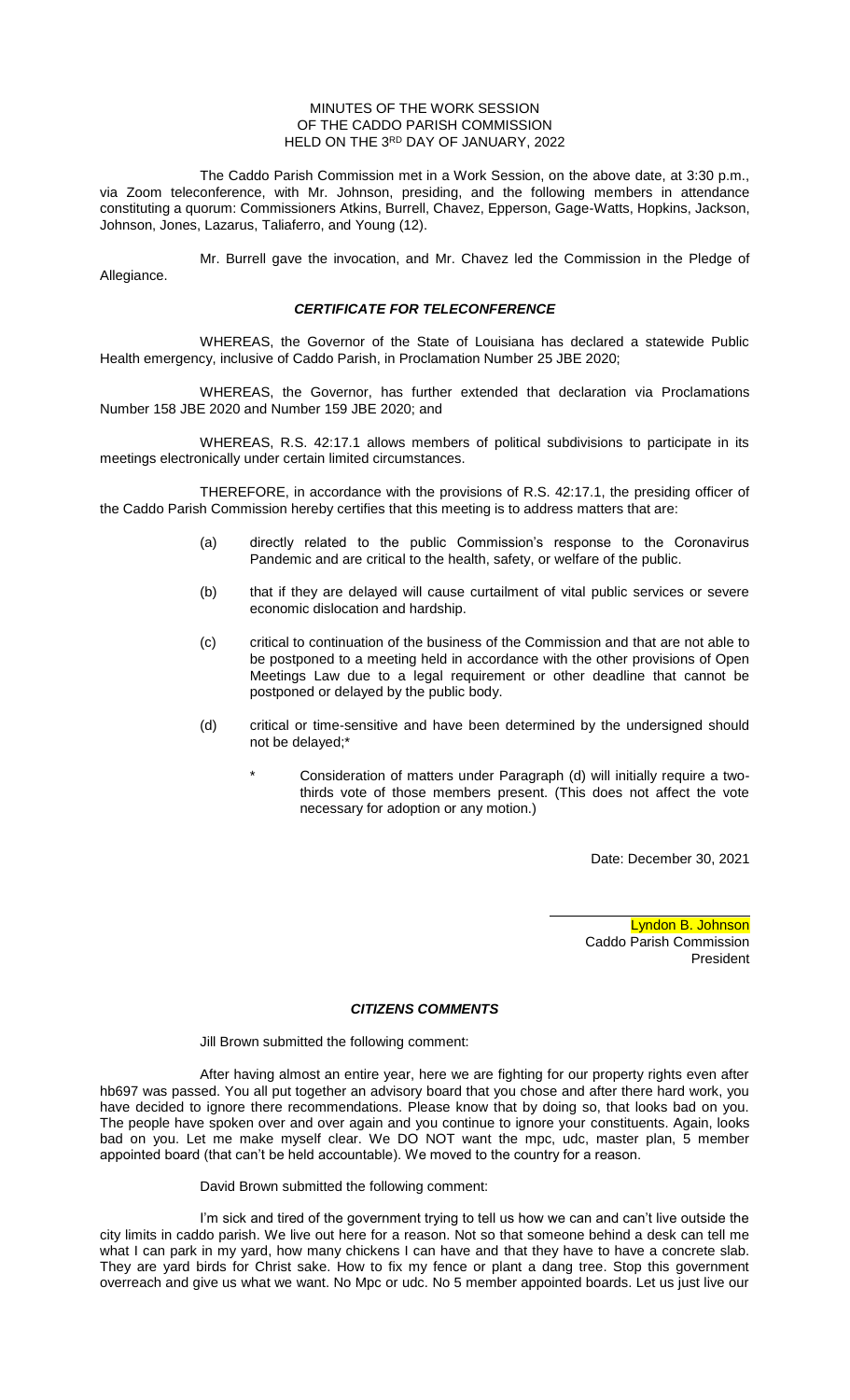simple lives.

#### Carla Collins called in with the following comment:

Hi my name is Carla Collins. I'm at 2829 Sycamore Street in Shreveport, Louisiana. Can everyone hear me? This is kind of weird. Okay. So, the reason why I chose to come and speak today as in regards to the rental crisis that is happening in Shreveport. Myself, firstly, with my sister Breka Peoples, have been out feet on the ground assisting those persons primarily in the Woodland Terrace Apartments with everything that's been going on. I don't know how anyone on the panel could have missed it. So, let me advise you there are still ongoing issues and situations. With that being said, I have reviewed the information, because I have been working directly with Commissioner Jackson, as well as, Lyndon Johnson. And I had a conversation with Stefan Jones regarding the situation. And I just-and I know about the mitigation attorneys-with that being said, we are dealing with persons who have very limited ability to move around the City of Shreveport, even with the 2022 free bus rides. Because we have persons who are single parents and cannot afford to leave their children at home unattended. With that being said, I do understand we have the mitigation attorney. So, I'm asking everyone that is assisting with the emergency rental assistance program to meet the people where they are. And by that, if they are not able to go and seek help I think it's time for the people who we voted in to go and seek to hep. And with that being said, I think we need more feet on the ground. Not for the cameras, but literally to actually help. I understand the new implementation that wants to put in place for the twelve hundred dollars for family. I appreciate that, but I'm telling you firsthand with being out there with the people, more is needed because that's an average o only 60 families. Although that amount is great, and I understand you guys may feel like you're doing, you know, something good. And you are. I'm not knocking anyone for that, I'm just letting you know more is needed. In addition to that, the monies that were received at these deplorable locations that need to be investigated. Because some persons, a lot of them are is being advised that they are behind on their rent payments and I personally have seen the ledger but they are actually not because the ERAP actually pays them up. Most recently, for the month of December they were trying to evict them for nonpayment rent when they actually got their money in December. So, asking you all to help me help them. Help me help you while you guts help them. Because it's everybody's issue. It's not just people in you know the person with Woodlawn Terrace its not just the persons that's off the Cooper Road, nor in the apartments that's next to St. Vincent. This is a Shreveport. If we are Caddo, if we are Shreveport, everyone needs to be included on this.

#### Calvin Lester called in with the following comment:

Thank you, ma'am. My name is Calvin Lester. My address is 3907 Eighth Place, Shreveport, LA, 71107. I am calling on behalf of my organization Grace Project. I want to thank the Commission for giving me an opportunity to speak. I'll be really brief. On last year, we, Grace Project, and I believe two other organizations responded to the RFP for the American Recovery Act. And we submitted an application for a revitalization program in the community in Caddo Parish. We requested a million dollars and we were excited to get the support of the Commission. You don't always get what you want, but we were very excited to get 60% of what we requested from the Commission. We have not gotten a commitment letter. And in talking to several other of the program participants in other areas, wo were at the meeting that similarly came before the Commission, they have received their commitment letters. The three organizations that responded relative to doing affordable housing in the community have not received it. And so, our request was just that we would get our commitment letters. We, again, thank the Commission for their kind support of our efforts for revitalization of our community. We think that getting our commitment letters will help us move forward toward getting our cooperative endeavor agreement and more specifically moving forward on these projects. I think that if given the opportunity to move forward we can resolve some of these issues like the previous caller had. As we know, Caddo Parish has a deficit of about 10,000 affordable housing units. And certainly from our perspective we're looking to take properties that were dilapidated and adjudicated and put them back on the tax roll. Not only can we help with affordable housing, but we can deal with things like blight and disrepair for some of our neighborhoods. And so, we're just asking that the legislation that's been put forward by Commissioner Jackson be approved and that we can get our direct appropriations and commitment letter, so we can move forward with our different and various projects. Thank you very much for your time and, again, we would be remiss if we didn't thank the Commission for their continued support for organizations like ours that are out here doing things for the community in the area of affordable housing. Thank you very much.

## *NEW BUSINESS*

It was **moved by Mr. Burrell,** seconded by Mr. Atkins, *that Ordinance No. 6155 of 2022, an ordinance amending the Budget of Estimated Revenues and Expenditures for the Economic Development Fund in the amount of \$5,000 to provide an additional appropriation for the Delta Upsilon Lambda Foundation and to otherwise provide with respect thereto* be moved to Thursday's agenda for introduction.

Mr. Burrell said that this came out favorably from the Economic Development Committee. He also mentioned that this program has a 100% graduation rate.

**Substitute motion by Mr. Johnson,** seconded by Mr. Burrell, *to englobo and advance the following items to Thursday's agenda for introduction:*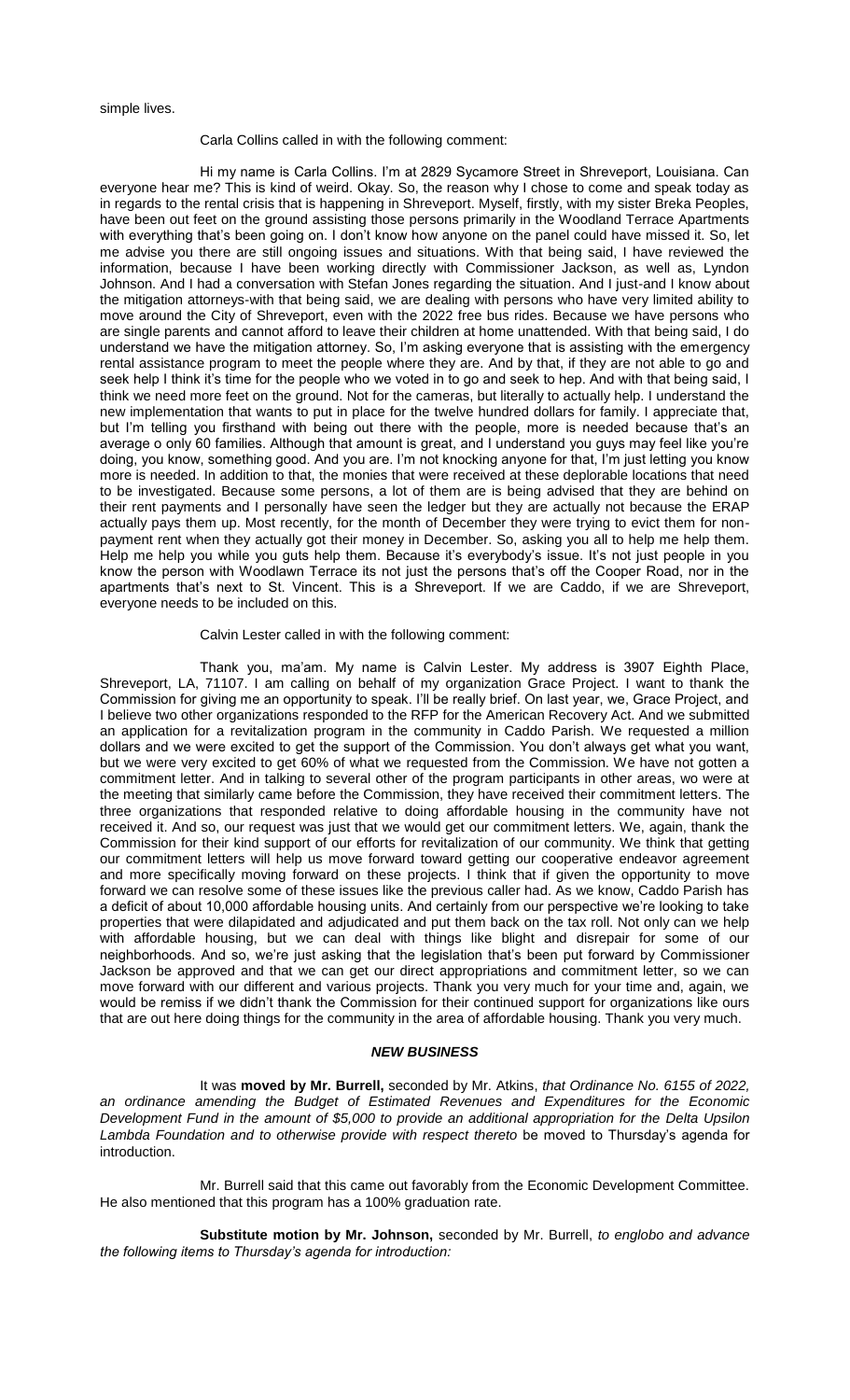- *Ordinance No. 6155 of 2022, an ordinance amending the Budget of Estimated Revenues and Expenditures for the Economic Development Fund in the amount of \$5,000 to provide an additional appropriation for the Delta Upsilon Lambda Foundation and to otherwise provide with respect thereto*
- *Ordinance No. 6156 of 2022, an ordinance amending the Budget of Estimated Revenues and Expenditures for the Economic Development Fund in the amount of \$5,000 to provide an additional appropriation for* Dress for Success Shreveport-Bossier, *and to otherwise provide with respect thereto*
- *Ordinance No. 6157 of 2022, an ordinance amending the Budget of Estimated Revenues & Expenditures for the Public Works Fund and the Capital Outlay Fund in the amount of \$107,500 to provide an additional appropriation to install welcome signs on I-49, and to otherwise provide with respect thereto*
- *Ordinance No. 6158 of 2022, an ordinance amending the Budget of Estimated Revenues & Expenditures for the Economic Development Fund in the amount of \$5,000 to provide an appropriation for Friends In Unity, and to otherwise provide with respect thereto*
- *Ordinance No. 6159 of 2022, an ordinance amending the Budget of Estimated Revenues & Expenditures for the Economic Development Fund in the amount of \$10,000 to reduce the appropriation for Playaz and Playettes, Inc., and to otherwise provide with respect thereto*
- *Ordinance No. 6160 of 2022, an ordinance amending the Budget of Estimated Revenues for the Oil & Gas Fund for the year 2022 to provide an appropriation of \$109,000 to provide Caddo Fire District 7 with a part-time employee, and to otherwise provide with respect thereto*
- *Ordinance No. 6161 of 2022, an ordinance amending the Budget of Estimated Revenues for the American Rescue Plan Fund to provide an appropriation of up to \$30,000 for Red G Enterprises, and to otherwise provide with respect thereto*
- *Ordinance No. 6162 of 2022, an ordinance amending the Budget of Estimated Revenues for the American Rescue Plan Fund to provide an appropriation for counseling in public high schools in Caddo Parish, and to otherwise provide with respect thereto*
- *Ordinance No. 6163 of 2022, an ordinance amending the Budget of Estimated Revenues for the American Rescue Plan Fund to provide an appropriation for Volunteers for Youth Justice for truancy and to otherwise provide with respect thereto*
- *Ordinance No. 6164 of 2022, an ordinance amending the Budget of Estimated Revenues for the American Rescue Plan Fund to provide an appropriation for Caddo Parish Juvenile Court, and to otherwise provide with respect thereto*

Mr. Jackson wanted to know the funding amount for Ordinance No. 6162 with regards to counseling in public high schools. He also wanted to know if it will be parish-wide. Mr. Johnson explained that the funding amount is \$100,000, and it is parish-wide.

Mr. Jackson also asked about Ordinance No. 6164 with regards to Juvenile Detention. He asked to have continued discussions with Administration regarding "what is permanent and what is temporary". Dr. Wilson agreed.

Mr. Chavez said that he received inquiries from one of his constituents regarding the ordinances. His constituent wanted to know if Ordinance No. 6159 of 2021 was a new endeavor, as well as potential COVID impacts. His constituent also about Red G Enterprises. The constituent wanted to know what this organization does and what does it provide for the citizens of Caddo Parish. Lastly, his constituent asked about Ordinance No. 6162 of 2021 regarding counseling in public high schools. The constituent pointed out that Caddo Parish has agreements with more than twenty mental health agencies.

Mrs. Gage-Watts asked about some of the items that Mr. Jackson was referring to regarding Juvenile Court. She wanted to know if these items were discussed in committee. Mr. Jackson said that he is not sure if these have been discussed in committee because he has not had a chance to attend a committee meeting. Dr. Wilson mentioned that they are new items.

Mrs. Bryant also mentioned that these items were already passed in the 2021 Budget, but need to be amended for the 2022 Budget.

Mr. Jackson responded to Mr. Chavez's constituent with regards to Ordinance No. 6159. He explained that it is actually a reduction, not an increase. He also said that it is budget neutral and freed up some funds for other organizations.

At this time, Mr. Johnson's substitute motion carried, as shown by the following roll call votes: AYES: Commissioners Atkins, Burrell, Chavez, Epperson, Gage-Watts, Hopkins, Jackson,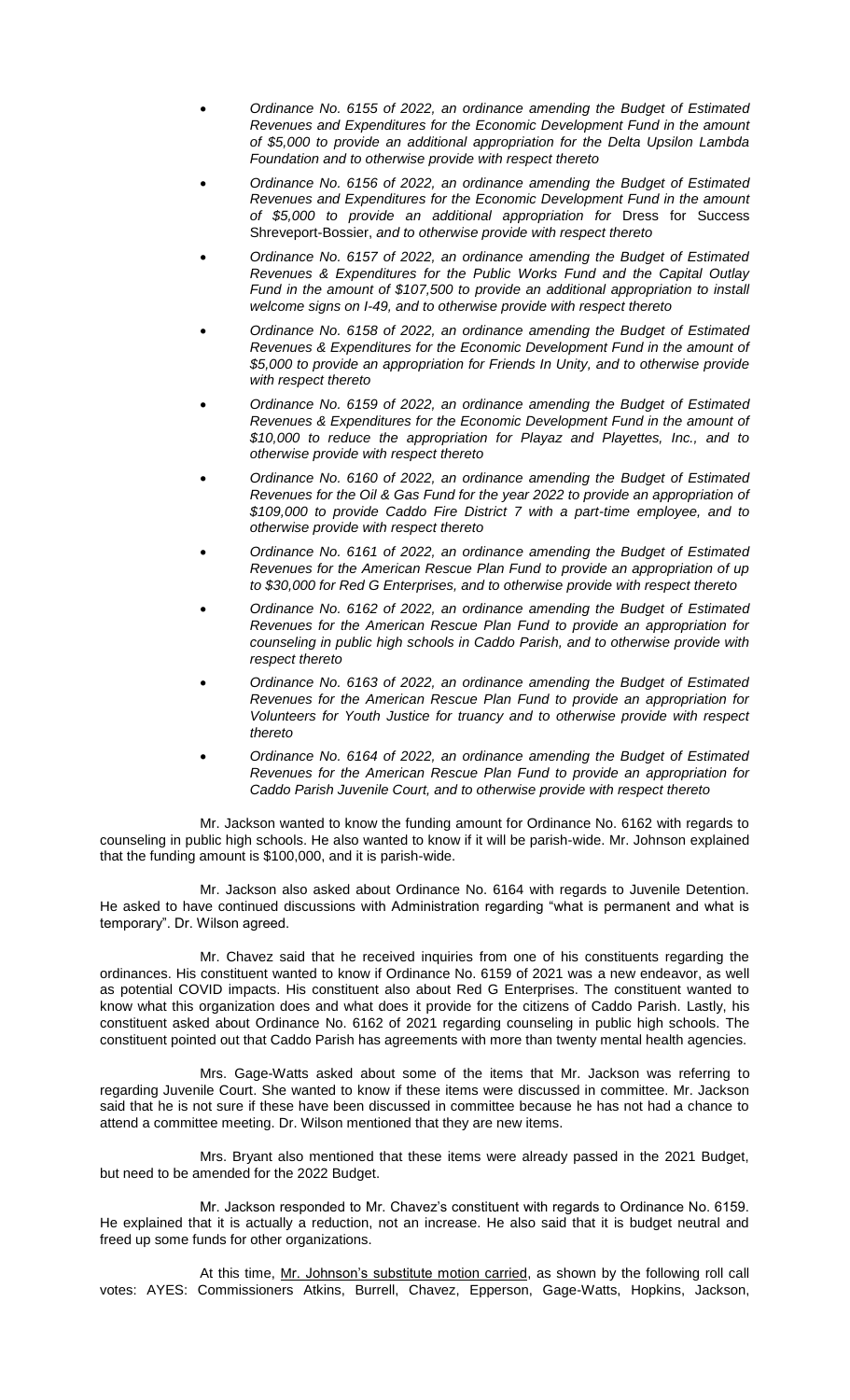Johnson, Jones, Lazarus, Taliaferro, and Young (12). NAYS: None (0). ABSENT: None (0) ABSTAIN: None (0).

It was **moved by Mr. Jackson,** seconded by Mr. Burrell, *that Ordinance No. 6165 of 2022, an ordinance amending the Budget of Estimated Revenues & Expenditures for the E. Edward Jones Housing Trust Fund to provide an appropriation for ERAP housing quality inspections and to otherwise provide with respect thereto* be moved to Thursday's agenda for introduction.

Mr. Jackson explained that this ordinance is to provide ERAP dollars for housing quality inspections. He said that this is a new allocation, which is coming from a reallocation. He also said that these inspections are not like the inspections when buying a new home. Mr. Jackson explained that if a tenant has a complaint, an inspector can come out to make sure there is no mold, rodents, pests, poor plumbing, or things of that nature. He said that the Treasury Department does allow for dollars to be utilized to move that person to another safe and sanitary location.

Mr. Jackson said that the ERAP paid Woodlawn Terrace \$300,000 for back rent and forward rent when the living conditions are horrible.

Mr. Johnson said that there are two types of ERAP monies: ERAP1 and ERAP2. He said that one of the pots of money covers relocation, and the other does not. Currently, the Parish does not have the ERAP monies that does cover relocation.

Mr. Jackson said that both ERAP programs allow for relocation assistance, but one of the programs only allows for COVID-19 related relocation; the other does not.

Mr. Hopkins wanted to know who would be qualified to conduct the inspections, and how will it be determined. Mr. Jackson said that the Housing Authority is contracted with the Parish to administer this program. He also mentioned that they initially agreed to do the inspections.

Mr. Chavez asked if Mr. Jackson would have a FAQ sheet for this ordinance before Thursday's agenda. Mr. Jackson said that he would not. Mr. Johnson asked that Mr. Jackson forward the Treasury Guidelines to him.

Dr. Wilson pointed out that there may be difficulty in relocating people due to the qualifications to get into a new dwelling. He said that the majority of the people who qualify for ERAP are unemployed. He mentioned that it would be difficult to relocate those persons to new locations if a qualifications is that they are employed. Mr. Jackson mentioned that they should not assume that they are unemployed. He said that those people could have a mental illness to where they cannot get employment.

At this time, Mr. Jackson's motion carried, as shown by the following roll call votes: AYES: Commissioners Atkins, Burrell, Chavez, Epperson, Gage-Watts, Hopkins, Jackson, Johnson, Jones, Lazarus, Taliaferro, and Young (12). NAYS: None (0). ABSENT: None (0) ABSTAIN: None (0).

It was **moved by Mr. Jackson,** seconded by Mr. Atkins, *that Ordinance No. 6166 of 2022, an ordinance amending the Budget of Estimated Revenues & Expenditures for the E. Edward Housing Trust Fund to roll over an existing 2021 appropriation for eviction mitigation into the 2022 Budget and to otherwise provide with respect thereto* be moved to Thursday's agenda for introduction.

Mr. Jackson said that this is not new money. He also spoke with two of the attorneys who mentioned that this program could be better utilized. Mr. Jackson also said that SUSLA is working with the State and the USDA on eviction mitigation opportunities. He said that this is not providing new funding, and it will be reimbursed by ERAP dollars.

At this time, Mr. Jackson's motion carried, as shown by the following roll call votes: AYES: Commissioners Atkins, Burrell, Chavez, Epperson, Gage-Watts, Hopkins, Jackson, Johnson, Jones, Lazarus, Taliaferro, and Young (12). NAYS: None (0). ABSENT: None (0) ABSTAIN: None (0).

It was **moved by Mr. Atkins,** seconded by Mr. Chavez, *that Ordinance No. 6169 of 2022, an ordinance approving a cooperative endeavor agreement with Tim James, Inc. relative to construction of a privately-owned tollway over the Red River pursuant to Louisiana Revised Statute 48:2037, and to otherwise provide with respect thereto* be moved to Thursday's agenda for introduction.

Mr. Atkins said that this privately-owned tollway has been proposed by a company out of Alabama named, Tim James, Inc. This road would go from the end of 3132 behind Twelve Oaks, between Twelve Oaks and Esplanade, across agricultural fields, over Hwy 1, to a bridge (they will construct) over the Red River, and into Bossier Parish. Mr. Atkins said that there will be no Parish capital involved in this project, but may be some Parish maintenance fees down the road. Twelve Oaks have been informed of this project, and its residents have been working with Mr. James regarding their concerns. He said that Twelve Oaks is in support of this project. The Port has also been informed of this project, and are supportive of it. He asked that the Commissioners support this endeavor.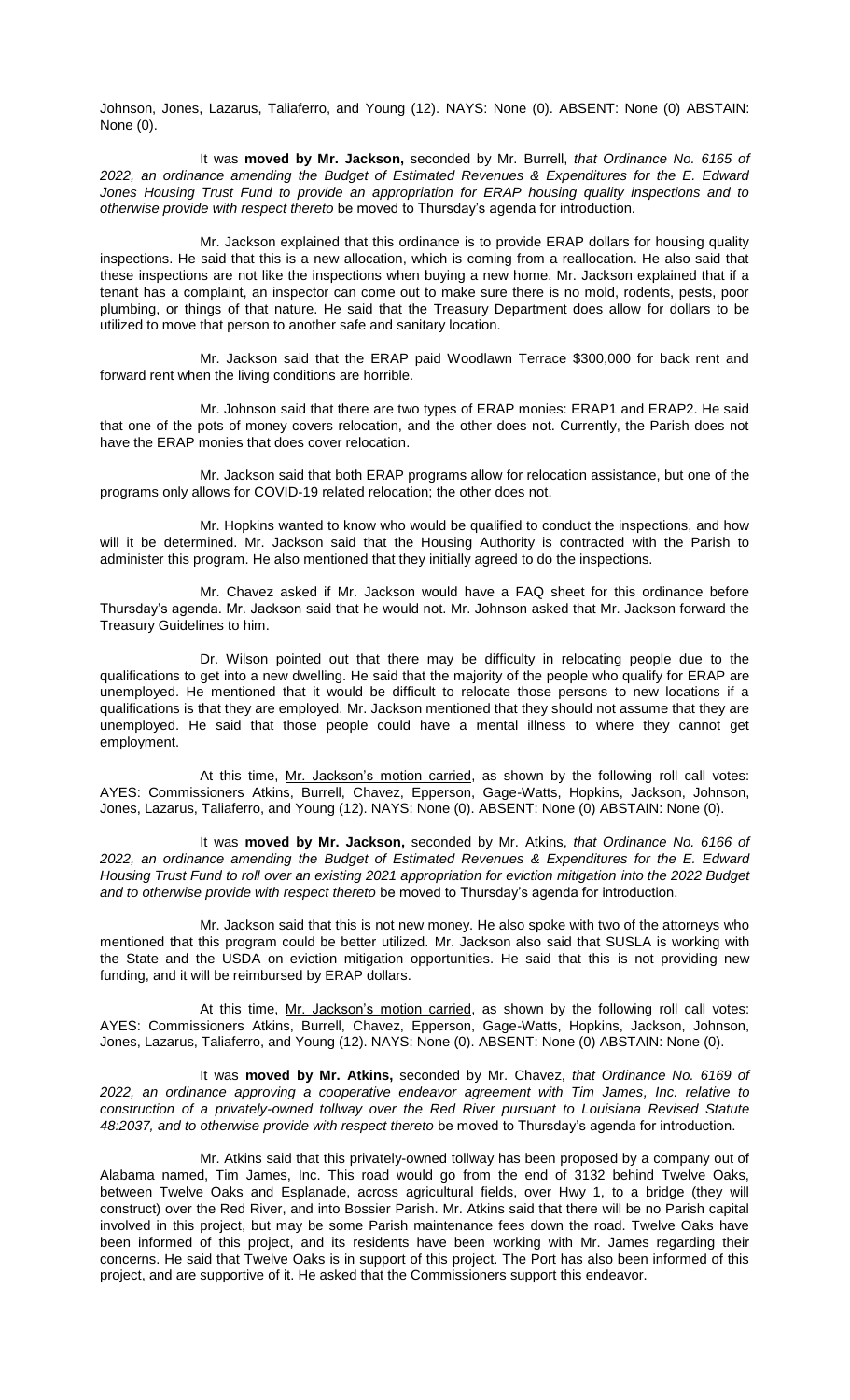Mr. Burrell wanted to know the potential maintenance costs of this project. Dr. Wilson explained that they asked for a warranty bond to be established, and the maintenance of the road will be taken into consideration in fifteen years.

Mr. Jackson said that he asked the Parish to consider the maintenance for the rightsizing of Ford Street, but received the reply that the Parish did not want to add to its inventory. Dr. Wilson explained that this is not the same as Ford Street. He said that Ford Street is an existing road that has several problems underneath the surface of the road. Dr. Wilson pointed out that the Ford Street project also included a bridge. He said that this project is different from it because it does not include a bridge, and it is maintaining brand new surfaces with no underlining. Mr. Jackson said that the Ford Street project stopped before the bridge, and DOTD said that they would prefer if the Parish accepted the bridge, but would be ok with the Parish not taking it in. Mr. Jackson asked for a road-to-road scenario from Administration and DOTD comparing both projects. Dr. Wilson also mentioned that Ford Street is in the City of Shreveport, who had just as much opposition to the project as the Parish did due the ongoing maintenance of it. Mr. Jackson disagreed with Dr. Wilson. Mr. Jackson also requested that the CEA be attached to the agenda prior to adoption.

Mr. Atkins said that LADOTD is already evaluating the extension of 3132, but instead of the State spending capital money to extend 3132, Tim James, Inc. will extend 3132 and add a bridge connecting Caddo Parish with Bossier Parish. Mr. Atkins also pointed out that the maintenance of the road will be in place whether the State owns it or Tim James, Inc. owns it. He also said that the project is estimated to cost between \$80M-\$100M which are construction costs that will be injected into our community. Mr. Atkins reiterated that this is a private sector project, not a LADOTD project.

Mr. Burrell suggested that this be vetted further in committee.

Mr. Johnson wanted to know the reason this is an ordinance, not a resolution if there are no dollars involved. Attorney Bernstein said that the State statute regarding private tollways require that the governing authority approve it by ordinance.

Mr. Johnson also wanted to know why the Commission has to approve a cooperative endeavor agreement (CEA). Attorney Bernstein explained that the CEA would include the 15-year clause stating that Tim James, Inc will be responsible for the maintenance. He also said that the CEA would set out the limits of what the Parish will be taking into the Road System. Attorney Bernstein said that it would need to be approved by the Commission. He also explained that normally, it would be a budget ordinance that would be the cause for a CEA, but in this instance, this ordinance generates the CEA.

**Substitute motion by Mr. Jackson,** seconded by Mr. Epperson, *that Ordinance No. 6169 of 2022 be advanced to Thursday's Regular Session for introduction, but also schedule a Long Range Planning Committee to discuss this ordinance prior to final adoption.* 

Mr. Jackson has additional concerns and would like this to be vetted further prior to voting on it. He is also upset that he's been fighting to have a road right-sized for four years now, but was told that the Parish does not want to take in anymore roads.

Mr. Atkins reiterated that there will be savings since a private company will be extending 3132 instead of the State. He said that those dollars could be used on other projects. In his opinion, this is a clear bargain for the Parish.

At this time, Mr. Jackson's substitute motion carried, as shown by the following roll call votes: AYES: Commissioners Burrell, Epperson, Gage-Watts, Jackson, Johnson, Jones, Taliaferro, and Young (8). NAYS: Commissioners Atkins, Chavez, Hopkins, and Lazarus (4). ABSENT: None (0). ABSTAIN: None (0).

It was **moved by Mr. Johnson,** seconded by Mr. Jackson, *that Ordinance No. 6170 of 2022, an ordinance amending the Budget of Estimated Revenues & Expenditures for the Oil & Gas Fund for the year 2022 to provide an appropriation for relocation assistance and to otherwise provide with respect thereto* be moved to Thursday's agenda for introduction.

Mr. Johnson explained that this ordinance deals with relocation assistance. He also said that the Parish is out of ERAP2 dollars, but could be used for relocation. He also explained that ERAP1 dollars deal with rental assistance only. Currently, there are citizens who want to leave their living conditions because of mold, mildew, rodents, etc., but they need help to move from one location to the other. He said that this ordinance also limits the amount of relocation assistance, so that more people can be relocated, if possible.

Mr. Jackson said that the ERAP1 and ERAP2 dollars can both be used for relocation, per the U.S. Treasury Guidelines. He agreed that this is needed and necessary, but feels that the monies could be reimbursed from the ERAP dollars that the Parish has.

Mrs. Bryant explained that this relocation assistance is for anyone, regardless if they are on the ERAP program. ERAP dollars can only be used for persons on the ERAP program. It is their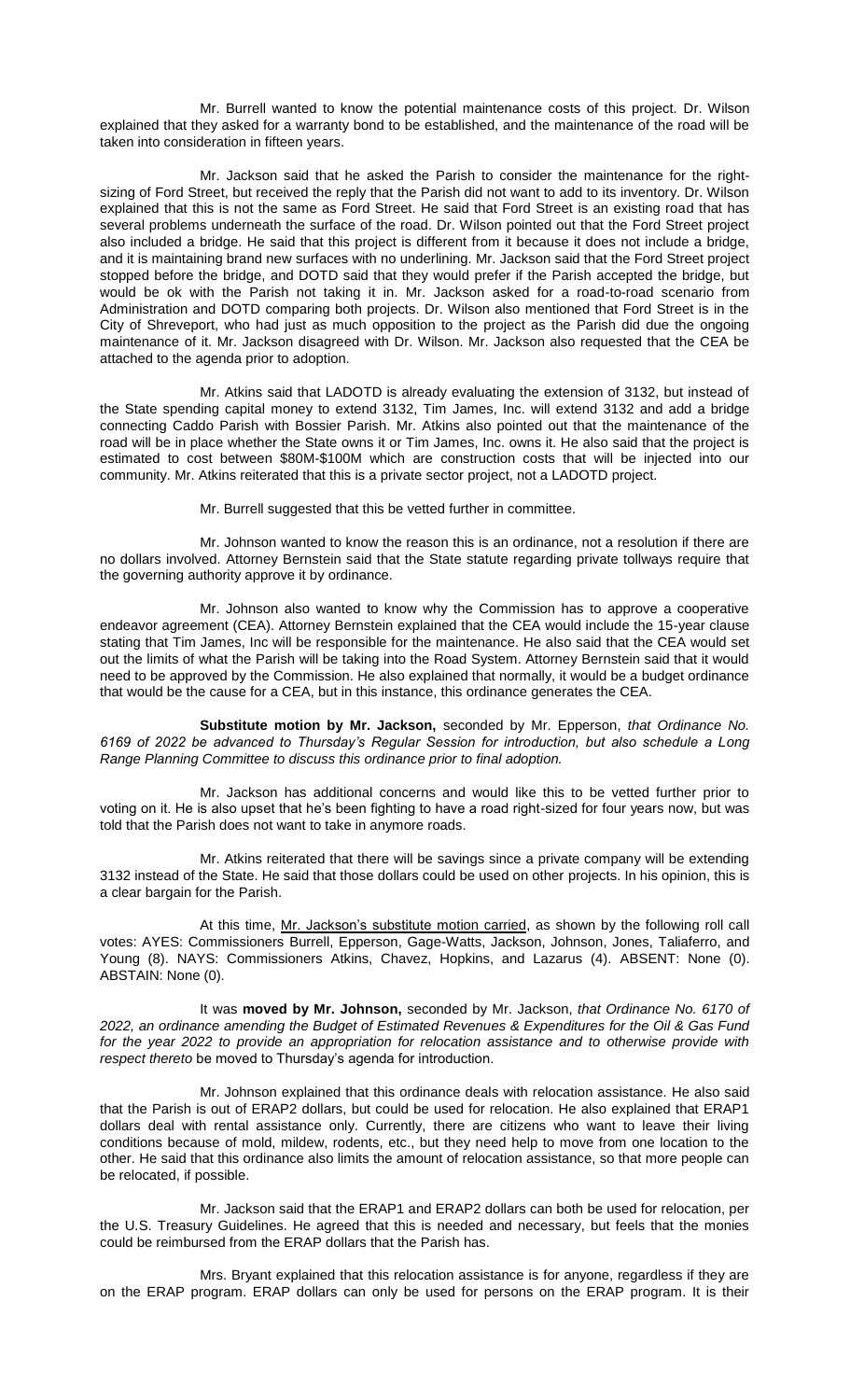understanding from the U.S. Treasury Guidelines with regards to ERAP1 is that it has to be related to COVID. She said that the majority of these persons will not be relocating due to COVID, so that is the hang up.

At this time, Mr. Johnson's motion carried, as shown by the following roll call votes: AYES: Commissioners Atkins, Burrell, Chavez, Epperson, Gage-Watts, Hopkins, Jackson, Johnson, Jones, Lazarus, Taliaferro, and Young (12). NAYS: None (0). ABSENT: None (0) ABSTAIN: None (0).

It was **moved by Mr. Johnson,** seconded by Mr. Jackson, *that Ordinance No. 6171 of 2022, an ordinance amending the 2022 Budget of Estimated Revenues & Expenditures for the American Rescue Plan Fund to provide an additional appropriation for Fit for Life Ministries, and to otherwise provide with respect thereto* be moved to Thursday's agenda for introduction.

Mr. Johnson explained that this organization had an event that was cancelled, and these dollars could provide for loss revenues. Mr. Supermann Blount has international people coming into town, but COVID is holding it up. He said that these dollars would help with that event.

Mr. Chavez agreed with Mr. Johnson and is in support of this ordinance.

At this time, Mr. Johnson's motion carried, as shown by the following roll call votes: AYES: Commissioners Atkins, Burrell, Chavez, Epperson, Gage-Watts, Jackson, Johnson, Jones, Lazarus, Taliaferro, and Young (11). NAYS: Commissioner Hopkins (1). ABSENT: None (0) ABSTAIN: None (0).

It was **moved by Mr. Jackson,** seconded by Mr. Epperson, *that Ordinance No. 6172 of 2022, an ordinance amending the 2022 Budget of Estimated Revenues & Expenditures for the E. Edward Jones Housing Trust Fund to provide appropriations for housing projects and to otherwise provide with respect thereto* be moved to Thursday's agenda.

Mr. Jackson explained that this more "clean up language" from what the Commission has already done. He said that this is to clarify what the intent is, so the organizations can move forward.

Mr. Johnson disagreed with Mr. Jackson. He said that he made the motion in the American Rescue Plan Committee to move \$2M over to E. Edward Jones Housing Trust Fund. The reason he did that is so that any other developers that wanted to do housing projects would have the opportunity to do so. He said that E. Edward Jones Housing Trust Fund has either a committee or process to help vet those housing projects. At that point, they would then come back to the full body with a recommendation in which the Commission would vote on those recommended dollar amounts. He does not believe it "makes too much sense" to give any organization \$1M to do a housing project based on a one-page application. Mr. Johnson feels that there needs to be more vetting and more detailed information to be supplied. He said that is not against giving organizations dollars, but does believe that it needs to go through a process.

Mr. Jackson disagreed with Mr. Johnson. He said there was an application sent to the organizations who submitted the information with the projects and their requested dollar amounts. Mr. Jackson does not feel that it is fair to have these organizations "jump through another hoop or hurdle". They responded to what we put out, he said. Mr. Jackson also mentioned that last year, a grant process be allowed due to the anticipation of American Rescue Plan dollars to be used. A process can be used for the revolving loan; there is no process for American Rescue Plan dollars, he said. Mr. Jackson said that these organizations are not asking for a loan. Mr. Jackson also mentioned that there is not a technical committee for the E. Edward Jones Housing Trust Fund because the Commission voted to remove it.

Mr. Johnson explained that these projects were discussed in the American Rescue Plan Committee and had several questions. In one of the programs, the Parish was going to give an organization adjudicated properties and sell them. The question was, who would get the profit of those homes, which was answered that the Parish would receive it. Another program was regarding rental properties. He agreed that there quality affordable housing opportunities are needed in Caddo Parish, but he wants to ensure that those programs are vetted. Mr. Johnson also mentioned that housing does not go into detail on the U.S. Treasury Guidelines. He also pointed out that if these organizations does not give monthly reports, then the Commission can stop their funding.

**Point of Clarification from Mr. Jackson.** He said that there is not a technical committee for grants. He said that there is one for the loans, but not the grants. He said that his motion is not to usurp any process that has been established by the American Rescue Plan. Mr. Jackson also pointed out that he did not put together the application that the organizations had to submit.

Mr. Johnson said that he is trying to establish a process to be consistent that goes across the board. Answering a question from Mr. Johnson regarding the total requested amount from the American Rescue Plan monies, Mrs. Bryant said that it was about \$70M-\$100M. Mr. Johnson said that everyone did not receive the money they requested, but the Committee had to utilize the monies the best they could to stimulate the economy in Caddo Parish. He also said that the housing projects were moved to the E. Edward Jones Housing Trust Fund so they could be vetted in a process. Mr. Jackson argued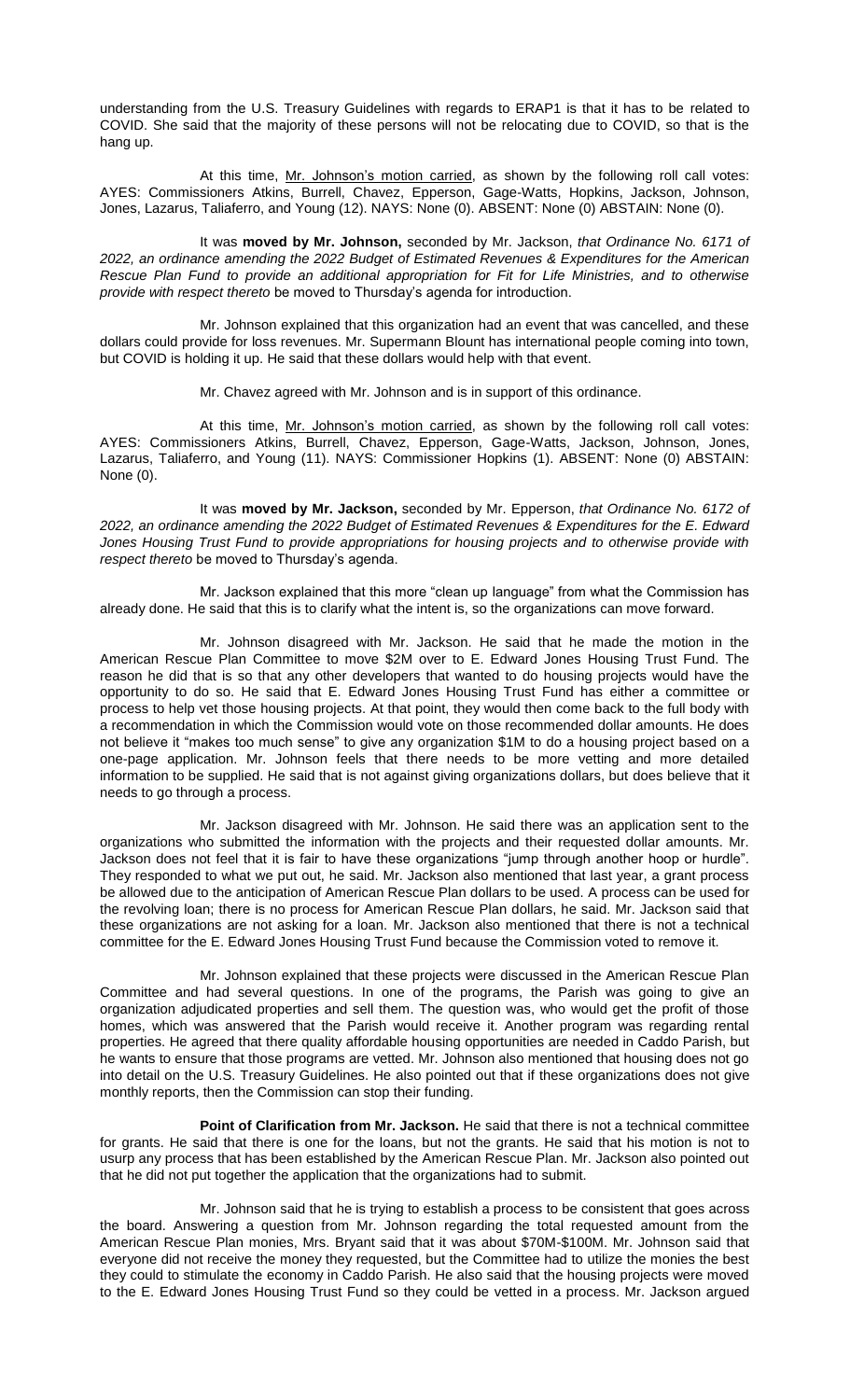that there is no process. Mr. Johnson said that there needs to be a process in place to vet those dollars and utilize the funds.

Mr. Hopkins said that he supports doing this type of program because it helps citizens and puts tax base back into the Parish. He suggested moving this forward and remanding it to the Committee.

Mrs. Barnette said that the application was created by Finance and approved by the Committee. She also said that it was never meant to be the final document for any of these organizations. Each project/program has requirements for reporting. She also said that it will all be on a reimbursement basis, and it has to follow the Federal Procurement Guidelines. She said that there is more work and extenuating documentation to be done prior to the first being cut.

Mr. Johnson pointed out that there was not a dollar amount associated with each project. He said that monies were moved from ARP to E. Edward Jones in one lump sum.

Point of Clarification by Mr. Jackson. He said that Finance said that everyone was approved for an allocation. Mrs. Barnette said that the ones that they have listed were approved. She also mentioned that the two organizations listed on this ordinance were not previously approved. Mrs. Barnette agreed that there is additional leg work that needs to be done before dollars are allocated.

At this time, Mr. Jackson's motion carried, as shown by the following roll call votes: AYES: Commissioners Burrell, Chavez, Epperson, Hopkins, Jackson, and Young (6). NAYS: Commissioners Atkins, Johnson, Lazarus, and Taliaferro (4). ABSENT: Commissioners Gage-Watts and Jones (2). ABSTAIN: None (0).

It was **moved by Mr. Burrell,** seconded by Mr. Hopkins, *that Resolution No. 1 of 2022, a resolution authorizing the Caddo Community Action Agency, Inc. to administer the Head Start Program*  for the Parish of Caddo, and to otherwise provide with respect thereto be moved to Thursday's agenda for consideration. Motion carried, as shown by the following roll call votes: AYES: Commissioners Atkins, Burrell, Chavez, Epperson, Hopkins, Jackson, Johnson, Jones, Lazarus, Taliaferro, and Young (11). NAYS: None (0). ABSENT: Commissioner Gage-Watts (1). ABSTAIN: None (0).

**Point of Clarification from Mr. Burrell.** He wanted to know if it is a requirement if a Commissioner is attending the Zoom meeting, if they are required to vote either yea, nay, or abstain. Mr. Johnson explained that it is a Zoom meeting, so they cannot tell if the person is away from their mobile device or not because their video is off.

It was **moved by Mr. Jackson,** seconded by Mr. Hopkins, *that Resolution No. 7 of 2022, a resolution authorizing the Parish Administrator to retain special legal counsel and otherwise providing with respect thereto* be moved to Thursday's agenda for consideration.

**Amendment by Mr. Jackson,** seconded by Mr. Chavez, *to ensure there is an opportunity for local and minority participation on this counsel.* 

Mr. Jackson that he does not have any particular issues with this, but would like local and minority participation to have an opportunity on this counsel as opposed to reach out to New Orleans, Baton Rouge, etc. He said that there is local talent here to grow, learn, and get the experience to working with municipal government. Mr. Jackson said that this is to ensure that "we invest local dollars with local people".

Mr. Chavez wanted to know if an RFP was requested. Dr. Wilson said that an RFP was not requested on this yet. Mr. Chavez suggested getting the Shreveport Bar Association involved to see if there are any local attorneys with this knowledge.

Mr. Hopkins supports Mr. Wolf. He said that Mr. Wolf has the experience and technical knowledge on TIFs.

Mr. Atkins agreed with Mr. Jackson and encouraged the Commission to develop some local talent in this arena and give local people a chance to build their skillset when possible.

Mr. Epperson said that it is "a slight slap in the face" that the local legal establishments were not asked to participate in this.

Mr. Burrell said that he's dealt with these types of economic development issues for many years.

It was **moved by Mr. Johnson,** seconded by Mr. Epperson, *to seek a local attorney that*  can do the TIF; if no local attorney is found, then it would go to David Wolf with a local attorney assigned *to work with him on this TIF.* 

Attorney Bernstein mentioned that Mr. Wolf's career has been spent dealing with TIFs.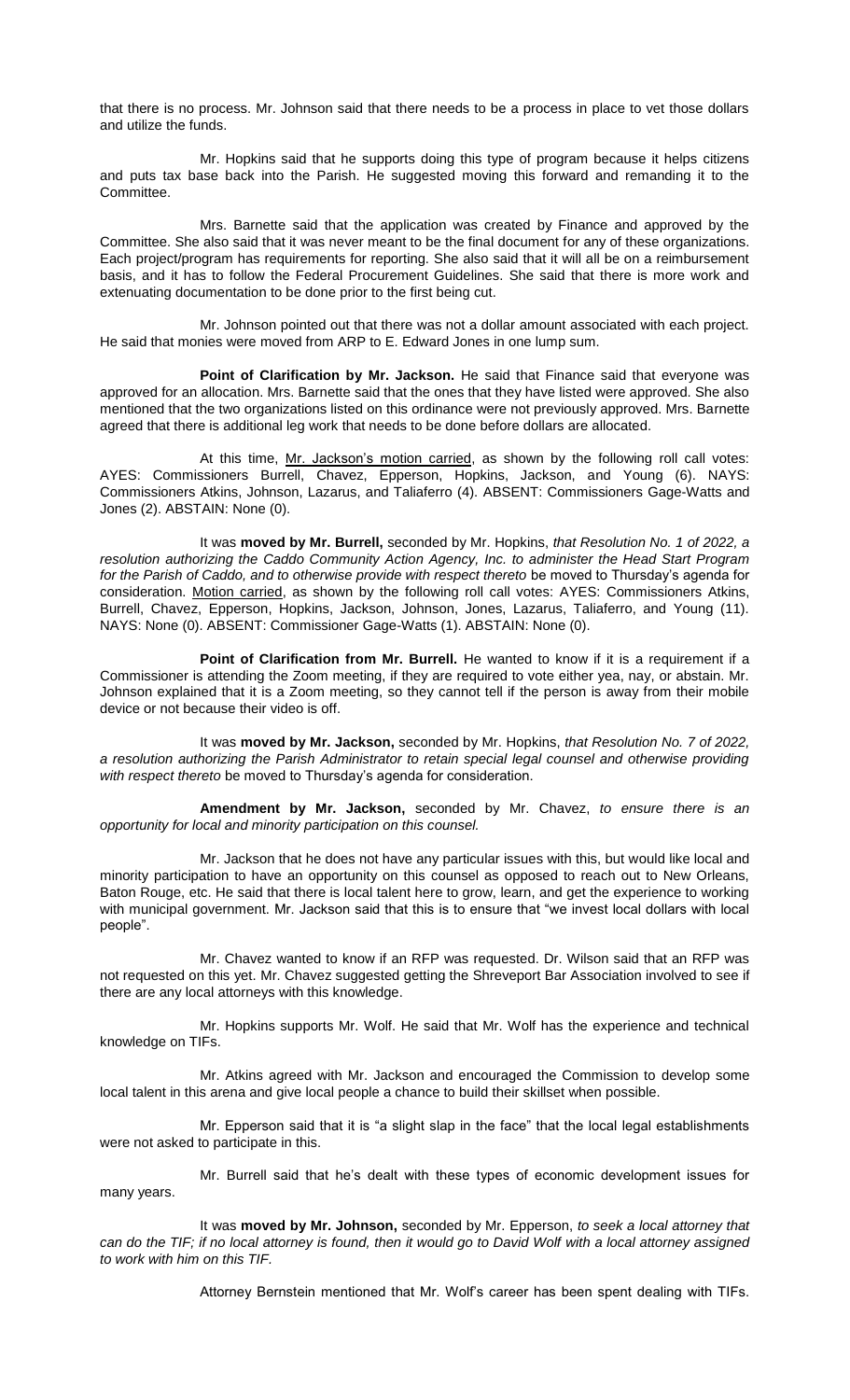He also said that his partnership with the Parish goes back over ten years. Attorney Bernstein said the David Wolf is one of the top ten subject matter experts in the State. He also said that they are only looking for outside counsel when they need that extra expertise in additional to what is already in-house. Attorney Bernstein further stated that they are not looking to add additional legal staff, and they would only need special counsel who already has the experience and qualifications to give them the guidance that they might need with regards to TIF.

Mr. Johnson said that more attorneys need to be groomed in this region so they can become subject matter experts.

Mr. Jackson wanted to know if this was to a specific TIF or if it is to TIFs in general. Dr. Wilson said that it is to TIFs in general. Mr. Jackson said that he is going to be pushing for local talent.

Mr. Epperson suggested that Legal staff take classes on TIFs.

At this time, Mr. Johnson's substitute motion carried, as shown by the following roll call votes: AYES: Commissioners Atkins, Burrell, Chavez, Epperson, Gage-Watts, Jackson, Johnson, Lazarus, Taliaferro, and Young (10). NAYS: Commissioner Hopkins (1). ABSENT: Commissioner Jones (1). ABSTAIN: None (0).

It was **moved by Mrs. Gage-Watts,** seconded by Mr. Burell, *that a representative from the Juvenile Justice Citizens Advisory Committee be authorized as a visitor for the January 6, 2022 Regular Session.* 

Mrs. Gage-Watts said that this advisory board will be reporting to the Juvenile Justice Committee as well as the full body.

At this time, Mrs. Gage-Watts' motion carried, as shown by the following roll call votes: AYES: Commissioners Atkins, Burrell, Chavez, Epperson, Gage-Watts, Hopkins, Jackson, Johnson, Lazarus, Taliaferro, and Young (11). NAYS: None (0). ABSENT: Commissioner Jones (1). ABSTAIN: None (0).

## *COMMUNIQUES AND COMMITTEE REPORTS*

The Clerk of the Commission noted that the Commission will select the 2022 Caddo Commission Officers at the January 6, 2022 Regular Session.

• Mr. Jackson wanted to know if the E. Edward Jones Housing Trust Fund Administrator has been selected yet. Attorney Bernstein said that they should be selected in the next week or so. He also said that he will reach out to them and invite them to attend the next Work Session or Regular Session.

Mr. Jackson also asked for an update on the disparity study. He also asked that Administration provide the road comparison between Ford Street and Extension 3132 to LADOTD, City of Shreveport, Mayor's Office, City of Shreveport CAO, and Councilwoman Tabitha Taylor. He also asked for a traffic count for both roads.

Mr. Jackson wished everyone a Happy New Year.

He also requested that a Long Range Planning Committee be called to discuss the E. Edward Jones Housing Trust Fund.

Mr. Jackson also reminded everyone that the COVID-19 Pandemic is ongoing. He encouraged all to stay safe and get vaccinated.

• Mrs. Gage-Watts asked why Urban Support was not on today's agenda. Mr. Johnson said that it could have been an oversight on his part, but he did not see it. He also said that it could be an agenda addition at Thursday's meeting.

• Mr. Burrell asked for the traffic count for the I-49 Inner City Connector.

• Mr. Atkins asked that the Long Range Planning Committee be called to discuss the 3132 Extension. Mr. Chavez said that he is planning to call a meeting this Friday.

# *ADMINISTRATOR REPORT*

# **Demographer**

Mr. Cedric Floyd, Demographer, came before the Commission with regards to redistricting. Caddo Parish has a population of 247,849 per the 2020 Census, down from 254,969 in 2010 Census. This reflects a loss of 6.71%. Consistent with LA R.S. 33:1411, the population from the 2020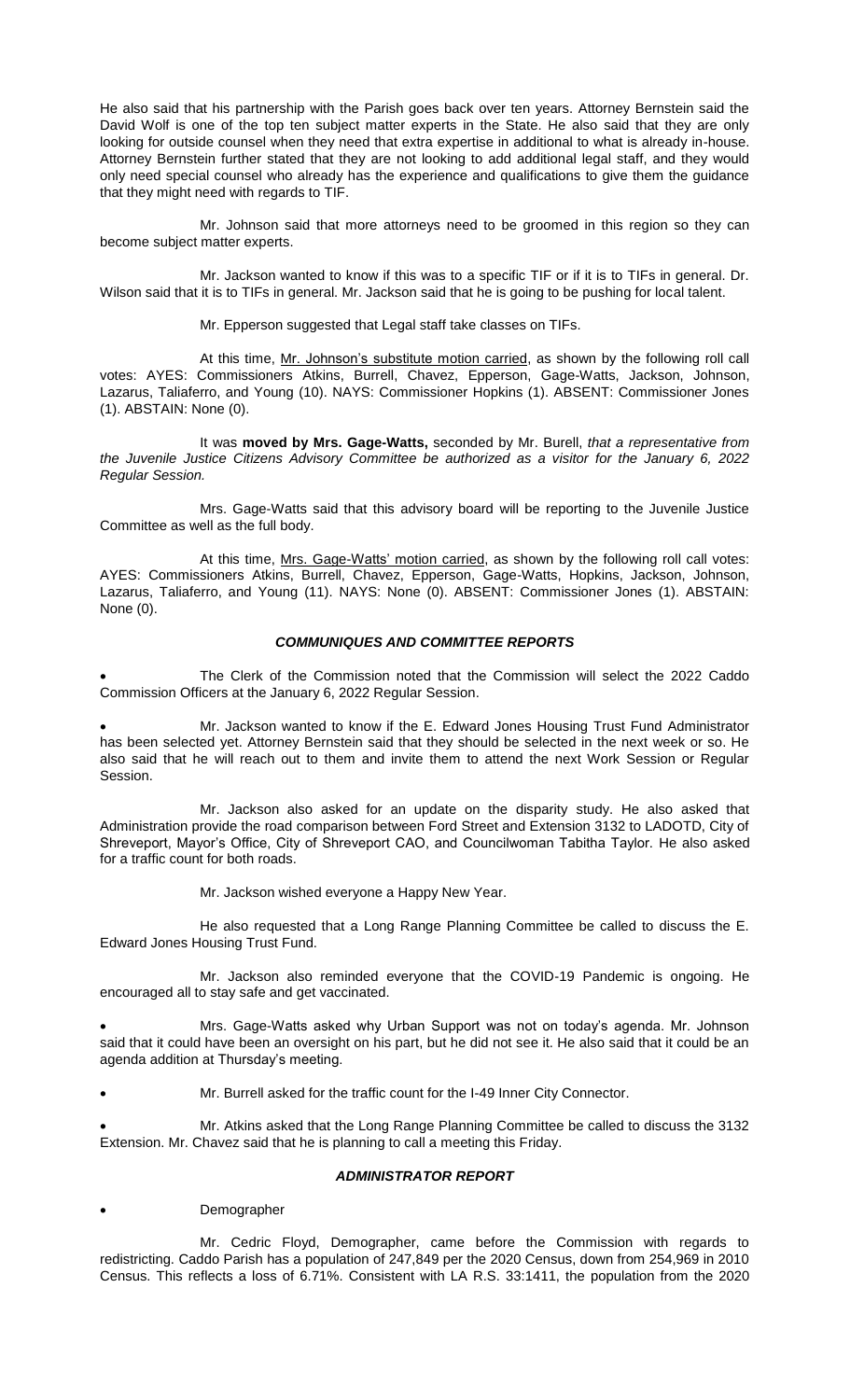Census has been applied to the twelve Caddo Commission districts, which is called the Benchmark Plan. The Benchmark Plan shows a deviation of 42.09%. The way the deviation is calculated is by taking the total population of the Parish dividing it into twelve districts; that gives the ideal district size of 19,821. You then subtract the largest district (District 9) from the smallest district (District 5), which equates to 8,343. This is then divided by the ideal district size, which gives the deviation calculation of 42.09%. The goal is to have a 10% deviation, which is federal law. District 2, District 3, District 5, and District 6 are below the ideal district size. District 9, District 10, and District 12 are above the ideal district size. District 1, District 4, District 7, District 8, and District 11 are within the range for the ideal district size. Mr. Floyd explained that the reason for redistricting is that every elected official must be elected from the same number of people with a 10% deviation.

Mr. Floyd also went over the criteria for redistricting:

- 1. Population equality in each district—10% deviation in the plan.
- 2. Compliance with the Voting Rights Act.
- 3. Each district shall be compact as possible.
- 4. Each district shall be contiguous.
- 5. Incumbency shall be considered.
- 6. Consideration shall be given to natural, geographical, and political boundaries.
- 7. Consideration shall be given to keep intact communities with established ties of common interest and association, whether historical, racial, economic, ethnic, religious, or other.
- 8. A new apportionment plan must contain whole precincts consistent with LA.R.S. 33:1411 (C).
- 9. Consistent with the Home Rule Charter, the Redistricting Plan must be adopted by December 31, 2022.

Mr. Floyd said that Data Center is proposing an ordinance for the Commission spelling out the details of the Census and the Redistricting Plan.

Mr. Floyd also said that Data Center is available to meet with Commissioners, either individually or in groups, to determine who needs to gain and who needs to lose. He also mentioned that they have software that they use to plug in data to move forward with a redistricting plan.

Mr. Chavez wanted to know if there was a report showing all ethnicities in the Parish. Mr. Floyd said he will forward it to the Clerk of the Commission.

Mr. Jackson would like to set up a community event for his district.

Mr. Atkins asked how Mr. Floyd would resolve the multi-faceted issues of this Parish. Mr. Floyd said that there would need to be a plan that is representative of the Parish and in compliance with the Voting Rights Act.

Mr. Epperson would also like to set up a teleconference event for his district.

Mr. Burrell asked for clarification regarding the Voting Rights Act. Mr. Floyd explained that Caddo Parish has six black districts, and he will work to retain those six districts.

Mrs. Gage-Watts thanked Mr. Floyd for coming to the Commission and presenting this plan. She would also like to set up a community event for her district.

Mr. Johnson would like to set up a community event for his district, and he would like it to be recorded

- 
- U.S. Treasury Emergency Rental Assistance Program

Dr. Wilson said that the program is going along just fine with zero wait. There is currently \$80,000 left. The State informed Administration that they will be receiving \$16.5M. Approximately 14,000 have been helped to date.

• Juvenile Detention

Dr. Wilson said that there are twenty-four children in detention; six of which are OJJ and